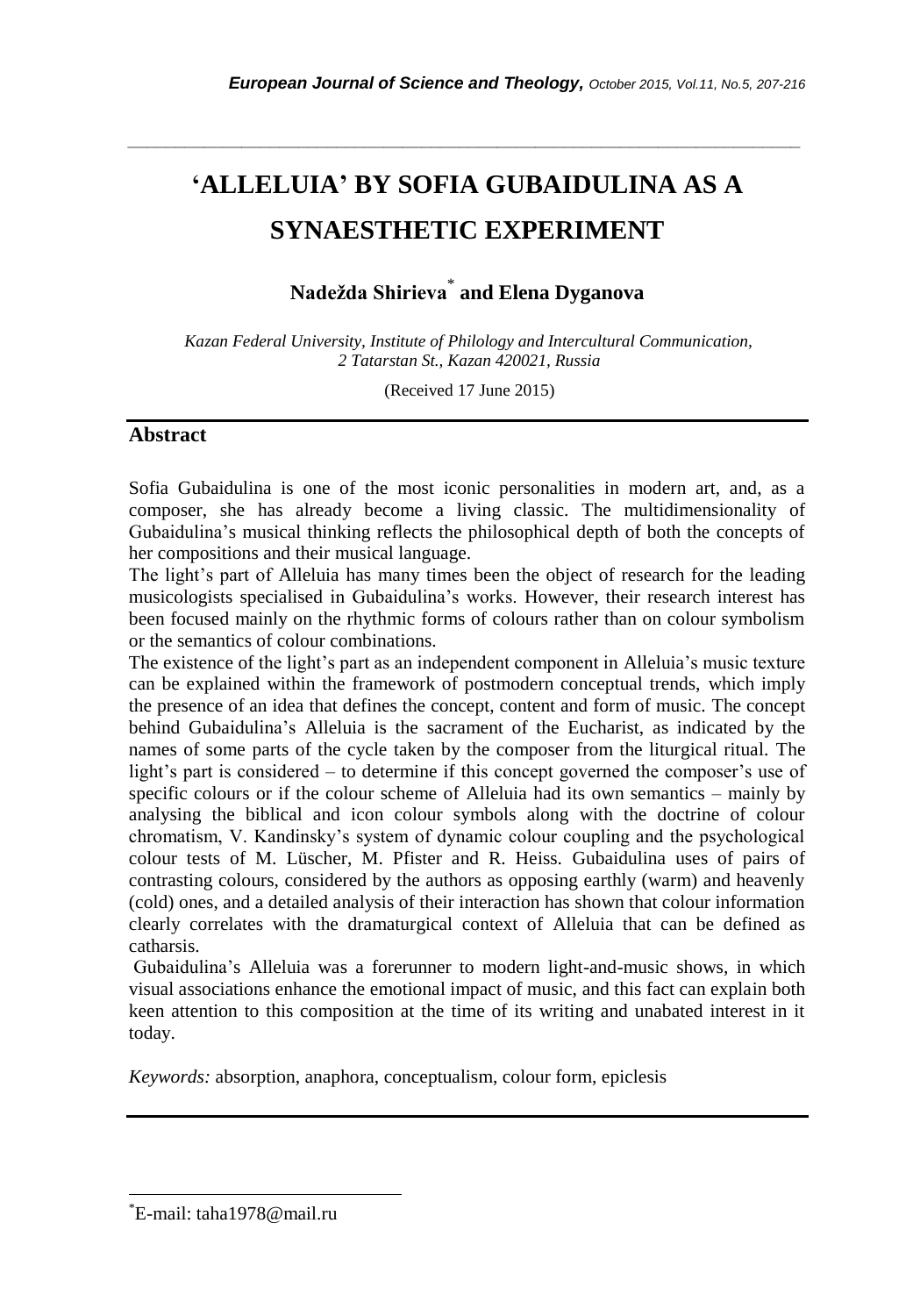## **1. Introduction**

Sofia Gubaidulina, a prolific and renowned composer whose works are performed by the world"s best musicians, undoubtedly belongs to those who shape and define modern music.

*Alleluia* for soloists, choir, orchestra and colour projector is one of the most significant works in Gubaidulina"s artistic legacy. This composition has many times been the object of research for the leading Russian and international musicologists specialised in Gubaidulina"s works: V. Kholopova [1], V. Tsenova [2], M. Kurtz [3], C. Askew [4], J. Milne [5], F. Neary [6] and others. Their interest was focused on a unique textural relief, sonoristic experiments and a new feature – the part of the colour projector or the light"s part (*Farbe*).

The originality of Gubaidulina's concept lies in the use of light as a constant and independent structural element endowed with a certain semantic function to enhance music perception.

In this experiment, Gubaidulina relied on the theory of absorption implying that the perception of certain colours depends on the ratio between reflected and absorbed light rays. Their ratios correspond to colour intensity decreasing from left to right (Table 1).

| Yellow | Jrange | Red | reen | <b>Blue</b> | <b>Dark blue</b> | <b>Violet</b> |
|--------|--------|-----|------|-------------|------------------|---------------|
| 7∙     | D:4    | 5:3 | ⁄ ∙∠ | ບ•ບ         | 4:0              |               |

**Table 1.** Colour intensities.

It should be noted that the light's part, as a new compositional element, has been analysed by art historians from various angles. V. Tsenova emphasised in her monographic study, *The Numerical Mysteries of Sofia Gubaidulina's Music*, a correlation between the intensity of colours and music time expressed by the duration of *crescendo* and *diminuendo* in quarter notes [2, p. 27]. The analysis of the light's part by V. Kholopova is based on Gubaidulina's interpretation of white as a symbol of sacrifice: for a rainbow colour to appear, a white ray incident on a surface has to lose some of its components [1, p. 266].

However, the analyses of the light's part carried out by the aforementioned musicologists focused mainly on the rhythmic forms of colours [1, p. 265-275] and general colour symbolism, while leaving behind the semantics of colours used by Gubaidulina and the logic and meaning of their combinations, i.e. all those components that make *Alleluia* a colour-and-music drama with the light"s part showing the main story line and the colours acting as characters [M.V. Tsvetkov, *Light and music experiment of a composer*, October 19, 2001, http://triak.narod.ru/kazan.htm, retrieved July 08, 2014].

The light-and-music composition with integrated audio and visual means of expression originated in the epoch of Romanticism. The aspiration of Romantic-era composers to express in music the visual images inspired by painting, architecture and literature did not, however, relate directly to synopsis but rather reflected their widely-preached concept of the "pan-musicality" of the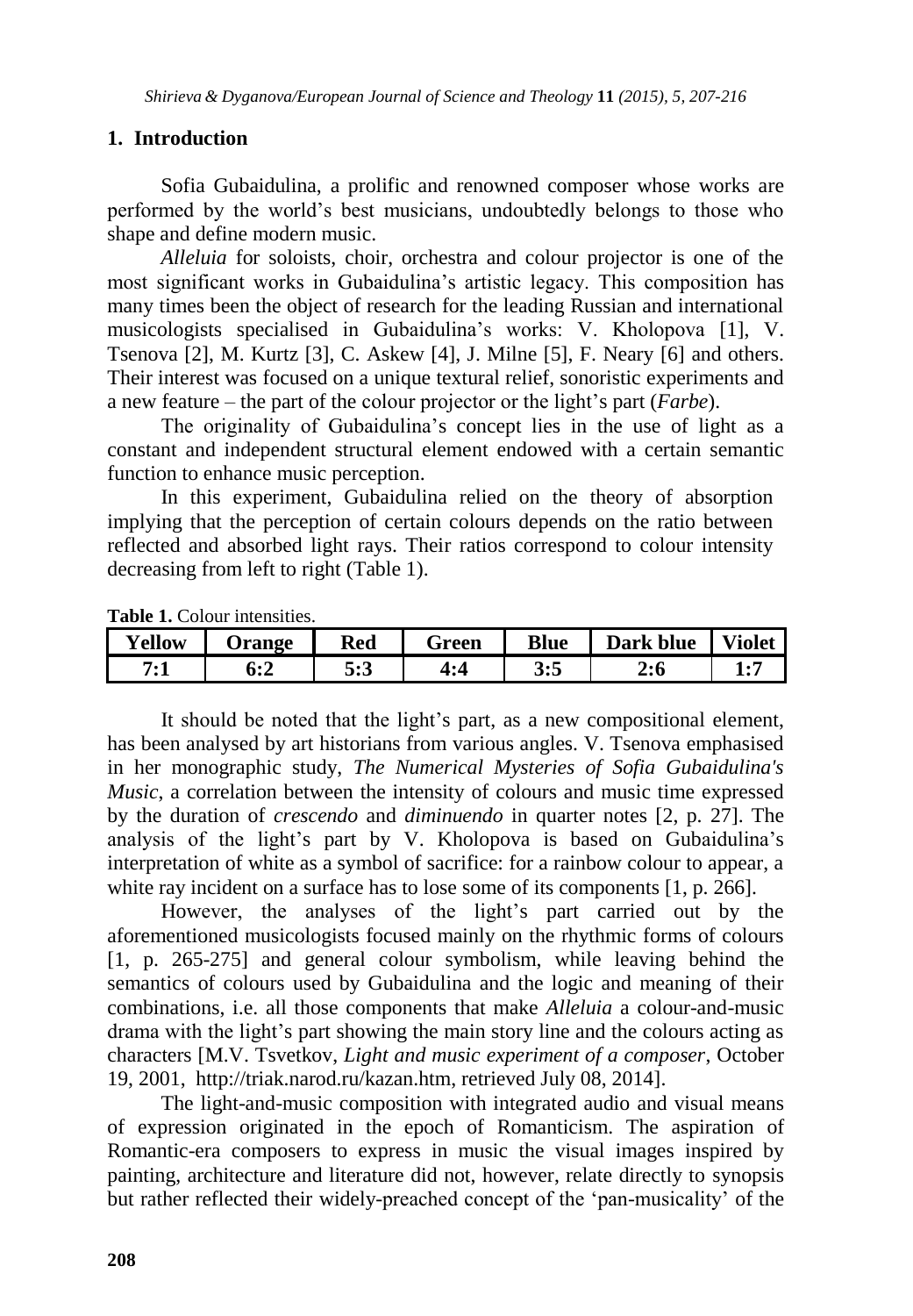world [7]. The 'colour hearing' was first talked about only at the end of the  $19<sup>th</sup>$ century. Liszt, Berlioz and Rimsky-Korsakov had the ability to see colours in sounds, and Ciurlionis made experiments in 'colour painting'.

In the  $20<sup>th</sup>$  century, the role of visual perception and the synthesis of various forms of arts increased, and composers became more interested in light properties, spectrum and colours. The resulting emotional impact of music was found to be higher than without visual associations, and light became an integral musical component. A. Skryabin, A. Schoenberg, I. Stravinsky, R. Schedrin, K. Stockhausen, P. Boulez, V. Scherbachev, I. Xenakis, A. Schnittke, G. Bantock, A. Laszlo, M. Belodubrovsky, J.-M. Jarre and other composers widely experimented with colour light music.

Apart from enhanced psychoemotional feelings caused by the perception of music and light, they were interested in the semantics of light colours. The use of certain colour combinations to express the artistic idea of a composition and its eidetic model was within the framework of the conceptual course established in the art of the 1960-80s. According to G.V. Grigorieva, the conceptual aspect of an art work is in its new programme, which reflects the character of the artist's intention, and this new programme primarily implies a certain code to organise the semantic form of music [8].

For such codes, composers often use both musical structures (for instance, certain forms of compositions, organisational forms of music or harmony) and non-musical ones, such as a temple introduced by A. Kneifel in *Chapter 8. Cantium canticorum*, verses by F. Holderlin that were written over the score *Fragmente – Stille, an Diotima* by L. Nono, or the number symbolism widely used by J. Cage, A. Berg, A. Kneifel, P. Boulez, A. Schnittke, S. Gubaidulina and others, or experiments with colour scores.

The concept of Gubaidulina"s *Alleluia* is the sacrament of the Eucharist, or communion, which was the New Testament made by Jesus during Lord"s Supper for those who would be redeemed by His sacrifice and would thankfully remember it in accordance with Christ"s words "Keep doing this in remembrance of me" (Luke 22.19).

This concept defined the dramaturgical structure of the composition: the names of most of its parts reflect the structure of the Eucharist canon. The first, second, third, sixth and seventh parts are named *Confession and Repentance, The Making of Breads, Anaphora, Epiclesis and Alleluia*, but the names of the fourth and fifth parts – *Disangelion and Maria Sews a Purple Mantle* – are not from the traditional Eucharist ritual.

The fact that the light"s part is an integral part of *Alleluia*"s dramaturgical plot brings up the question: did Gubaidulina use specific colours depending on the Eucharist programme code or did the colour scheme of *Alleluia* have its own semantics?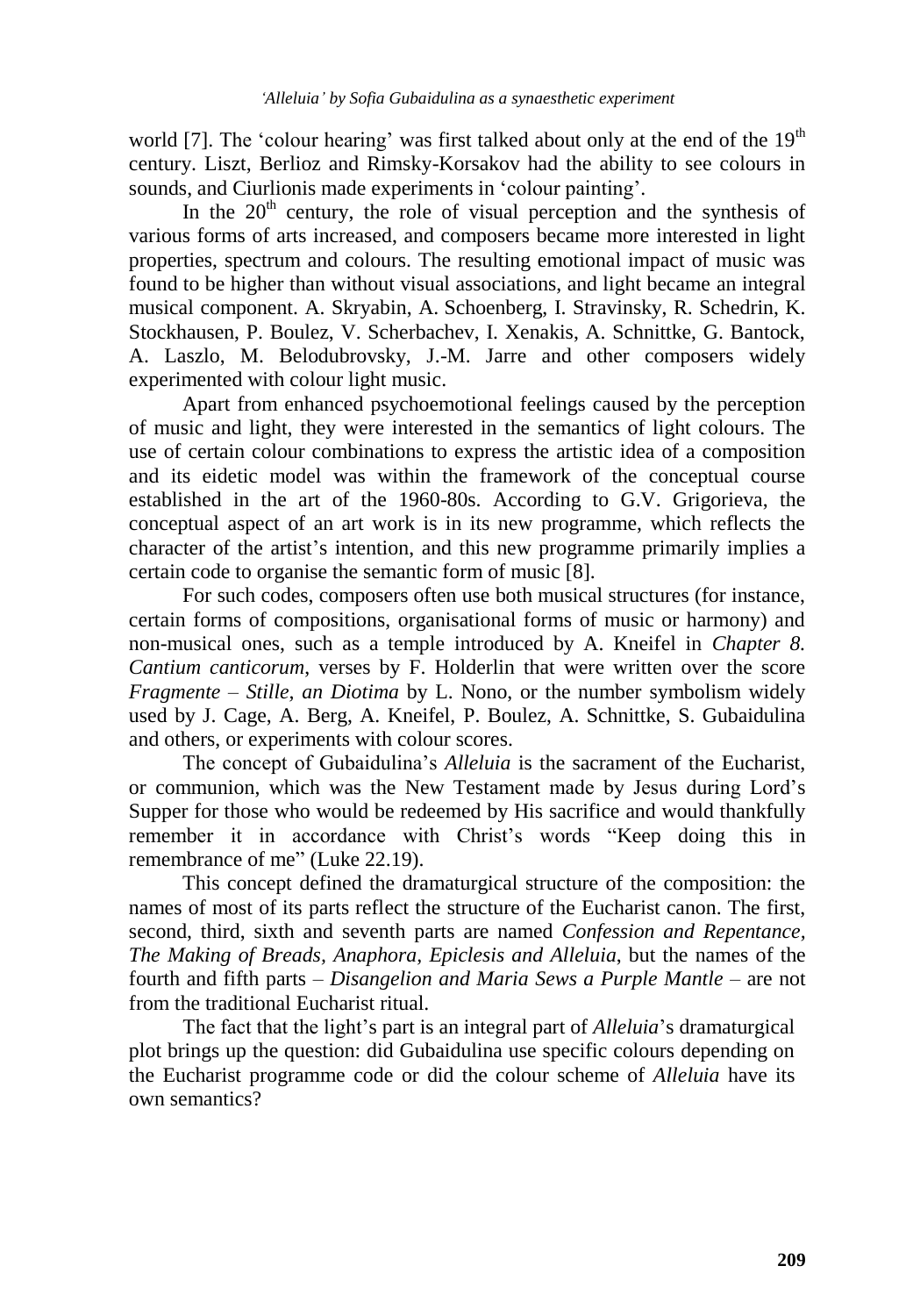## **2. Research methodology**

A correlation analysis has shown that the colour combinations used by Gubaidulina go beyond the Biblical symbolism that is not sufficient to decode the light"s part of the score. For this reason, the authors also employed the theory of colour chromatism, V. Kandinsky"s system of dynamic colour coupling and the psychological colour tests of M. Luscher, M. Pfister and R. Heiss.

## **3. Discussion**

The dynamics of the first part, *Confession and Repentance*, is associated with the orange colour produced by mixing yellow and red. According to V. Kandinsky, "yellow is a typical Earth colour" that "almost palpably approaches man" [9]. When red is enhanced with yellow in the resulting orange "red is brought to the verge of the motion of radiation, outflow into the ambience" [9, p. 41]. He also compares orange to a self-confident man. According to M. Luscher, orange-red symbolises will power and is eccentric, outwardly-directed and active [10]. In the Pfister-Heiss colour pyramid test, orange is interpreted primarily as a "bodily colour" [11]. Thus, orange used by Gubaidulina in the first part symbolises the appearance of 'my-own-self action force', according to Y. Obukhov [12].

The appearance of blue in the second part, *The Making of Breads*, can be explained by the biblical symbolism in which blue is a symbol of the heavenly and divine. The change of eccentric orange to blue at the very beginning of the composition defines the opposition between man and God, worldly and heavenly, immanent and transcendental. Kandinsky also emphasised the otherworldliness of blue that is extremely far from man and is "as far and indifferent as the high blue sky" [9, p. 48].

After blue comes yellow. The 'earthliness' of this colour, as perceived by Kandinsky, has already been mentioned above. The hypothesis that yellow used in *Alleluia* is one of the colours depicting the human nature can be confirmed through R. Heiss and H. Hiltmann"s interpretation of yellow in the Pfister"s colour pyramid test. Psychological researchers interpret this colour as "live … extraversion and the universal force of motivation and activity" [11, p. 31]. In Luscher"s test, the selection of yellow is associated with hopes, expectations and moving forward, i.e. with the features of human nature.

The semantic polarity of blue and yellow is expressed in the timbres and dramaturgy of this part. The broken clusters of the string instruments against the organ background symbolise the opposition between the unruly human nature and the divine eternity.

The appearance of green after yellow logically agrees the colour chromatism, in which green is the result of mixing blue and yellow. The fusion of these diametrically opposite colours produces, according to Kandinsky, a perfect balance [9, p. 44], tranquillity and harmony. This is the colour of the Absolute. It is no coincidence that Saint John"s Revelation describes green as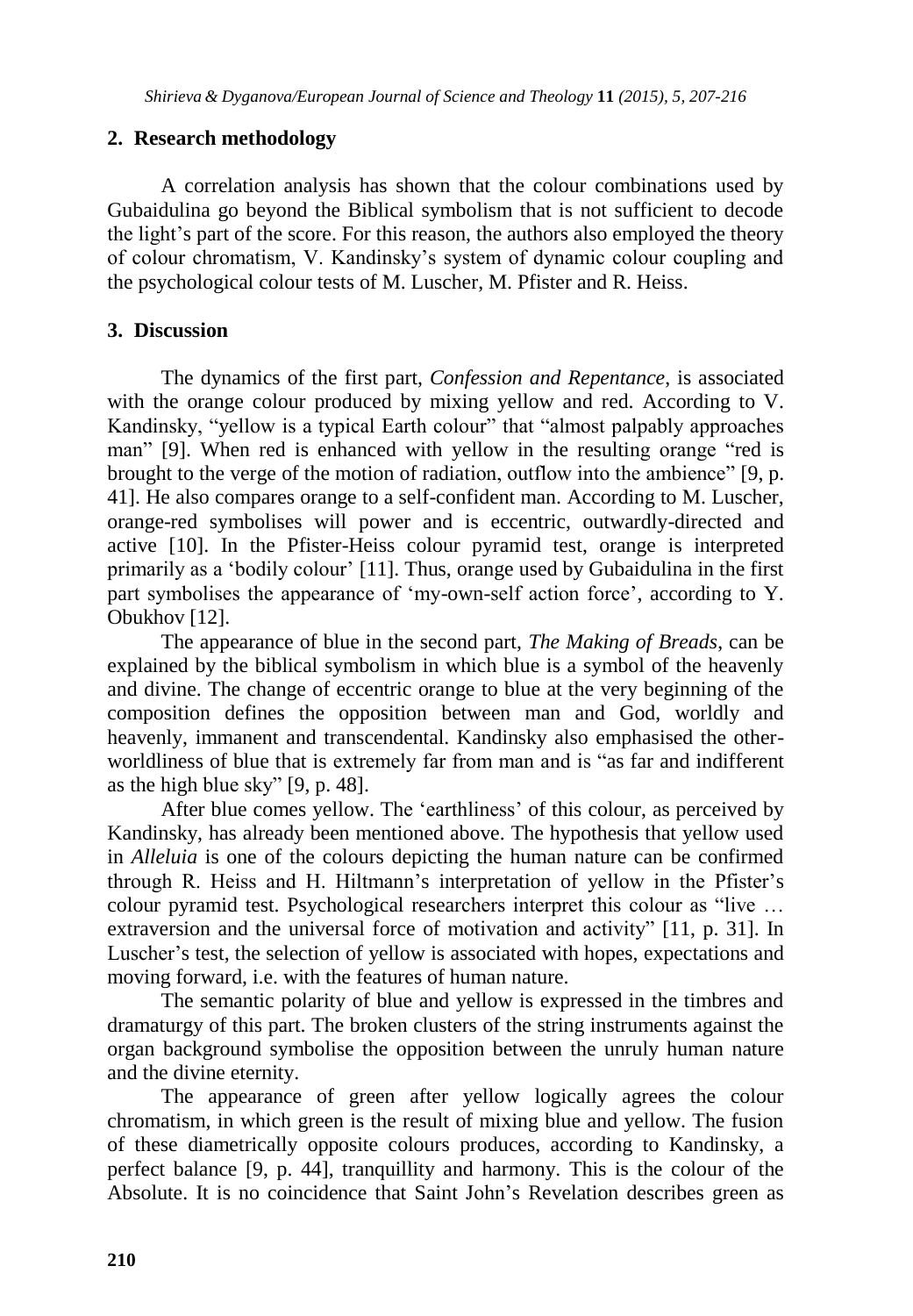God"s colour: "And the one who sat there had the appearance of jasper and carnelian; A rainbow, resembling an emerald, encircled the throne" (Revelation 4.3). Jasper and emerald represented green stones including jasper, nephrite, jade and emerald [Y.A. Fedorov, *Talk #7: Symbol of stone in church jewelry art*, Part 2, in *Jewelry garden*. #4, 2005, http://www.feodorov.ru/public08.htm, retrieved January 17, 2014].

The appearance of orange at the end of the second part of *Alleluia* can be interpreted as a repeat that closes the first phase of the light part"s development and, at the same time, signals a transition into a new dramaturgical dimension. In the third part, *Anaphora*, green is present over a long interval of time. The subsequent appearance of red and its cooling by blue causes a new colour event – the appearance of violet in the next part. In discussing the semantics of red and blue, it should be noted that Kandinsky"s red was "of material nature" [9, p. 41]. He described red as a lively, vital colour that reveals, "with all its energy and intensity…, a certain characteristic of a deliberate, unusual force" [9, p. 45]. According to Luscher, "red expresses the vital force and energy of autonomic arousal" [10, p. 7] . In Christian painting, red is the colour of life-giving warmth and is interpreted as a symbol of life [Y.A. Fedorov, *Talk #3: Color symbols in Christian art*, in *Moscow jeweler*. #1, 2005, http:/[/www.feodorov.ru/public03.](http://www.feodorov.ru/public03.htm) [htm,](http://www.feodorov.ru/public03.htm) retrieved January 17, 2014]. Besides, red is the colour of blood and a symbol of martyrdom.

Kandinsky considers blue "a typical celestial colour" [9, p. 41] with a tendency to deepen and move into the infinite and the supersensual [9, p. 40]. Luscher finds dark blue to be associated with religious meditation. This interpretation is in line with Christian art where it symbolises the incomprehensibility of God.

Violet that first appears in the fourth part has different meanings in the Christian symbolism and in Christian art. Formed by mixing red and blue, it symbolises the struggle between the spirit and the flesh in Gothic church stained-glass windows. Writing about medieval stained-glass window art, Olivier Messiaen noticed the dual semantics of violet meaning love for truth when the dominant tone is red and truth of love when it is blue [K. Samuel, *Talks with Olivier Messiaen*, Chapter 2, Paris, 1968, http://musstudent.ru/biblio/ 82-music-history/samuel-omessiaen/70-klod-samyuel-besedy-s-olive-messiaenperevod-s-fr-1968-glava-2.html, retrieved July 17, 2014]. In Christianity, violet is associated with repentance, redemption and self-analysis [http:/'www.feodorov.ru/public03.htm]. This interpretation agrees with Kandinsky to whom this colour would 'sound' as 'sick, suppressed and sad' [9, p. 48].

Violet is opposite to yellow, and Gubaidulina made them fight by varying their intensities. In full accordance with the name *Disangelion*, the Greek word for bad news, the struggle between yellow and violet reflects the crisis of man and the resistance of his sinful nature to God"s will.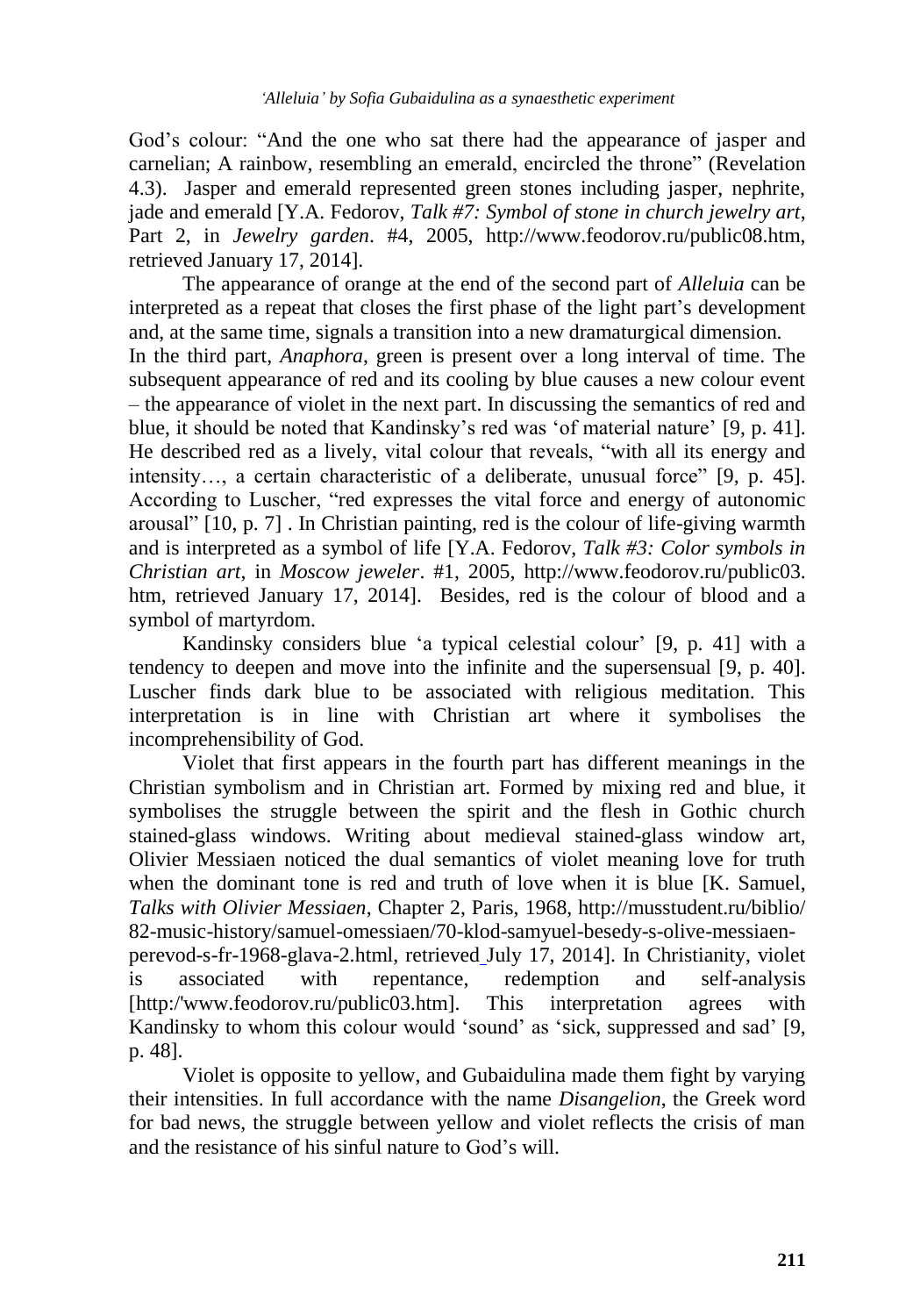#### *Shirieva & Dyganova/European Journal of Science and Theology* **11** *(2015), 5, 207-216*

The timbres and textures of this part are similar to those of the second one. However, Gubaidulina raised the tension by silencing the orchestra at the climax and retaining only the percussions and a screaming tritone in the choir. The fifth part, *Maria Sews a Purple Mantle*, is in harsh contrast to the fourth one. In this part, Gubaidulina uses a combination of a marimbaphone, women"s voices and flutes that clear the stuffy atmosphere of the previous part and fill up the sonoristic and polyphonic texture with colours. Light and clear timbres, textural variations and a high register – all these features, enhanced with violet, produce a bright, sparkling and iridescent effect. However, it would be wrong to say that the light's part is here reduced to pictorialism or illustration. Obviously, the appearance of purple in the fifth part reflects its name. A purple mantle, the ceremonial mantle of monarchs and a symbol of the King"s power, was put on Christ by Roman soldiers to mock him and then became a symbol of Christ"s reign and martyrdom.

However, it is known that in ancient times purple was not as deep red as in more recent times but rather violet lilac, the appearance of which in the context of *Alleluia* meant that violet won over yellow. This victory is confirmed by the fusion of these two colours symbolising the first two hypostases of the Trinity: green of God the Father appears against the prevailing purple background of God the Son.



**Figure 1.** Sequence of colour combinations in Part 6.

In the sixth part, *Epiclesis*, the light's part is for the first time divided into four independent ones (Figure 1). In the first of them, green is represented by the organ point throughout the music, and each of the remaining three parts is a combination of two colours. Of special interest is the light"s first part in which colour combinations appear successively:

- 1. Red and blue from *Anaphora*,
- 2. Orange and dark blue from *The Making of Breads*,
- 3. Yellow and violet from *Disangelion*.

This succession is repeated three times, as well as a prayer that opens the Epiclesis: "Lord, of Your Holy Spirit…"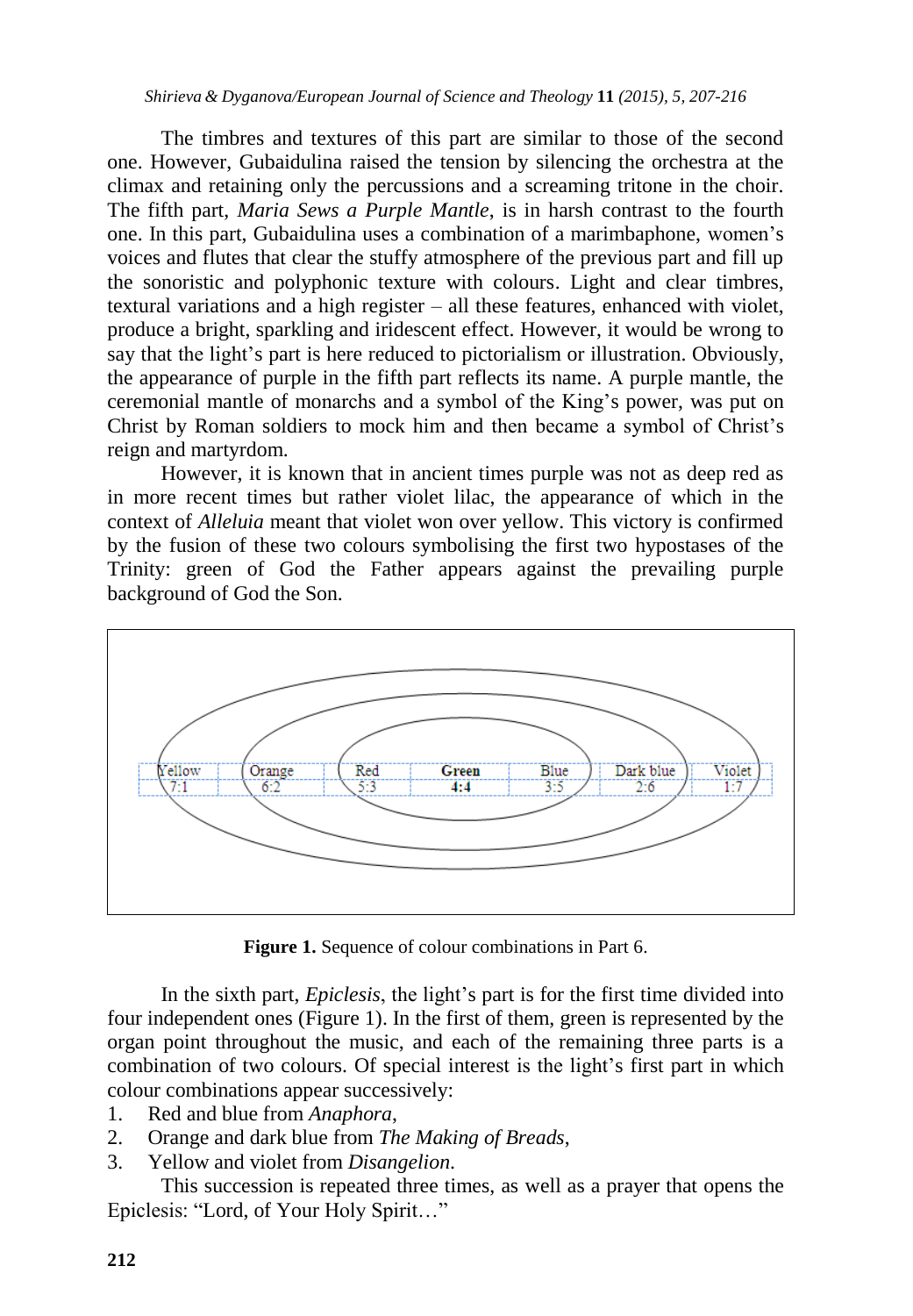As the climax approaches, the light's part gradually becomes a solo one thanks to the rhythmic organisation of the appearance of colours. Initially, Gubaidulina uses the Fibonacci series and then, in the climax zone, the rhythmic proportions give way to aleatoric colour music corresponding to a free improvisation by the orchestra and the complete polyphonisation of the choir part. Gubaidulina, most probably, wanted to create a chaos of sounds and colours – an effect associated with stochastic compositions by Xenakis.

At the climax, the music collapses and totally disappears as a harsh opposition between white and black replaces a bright show of colours. The twocolour 'still frame' that previously occurred in the fourth part gets maximum meaning at the end of the Epiclesis, as white and black have no hues and are semantically opposite. According to Kandinsky, white is a symbol of a world with no material properties or substances, and black is eternal silence without future or hope [9, p. 44]. Flickering of white against solid black means an extreme decoupling of the two worlds – sacred and profane – and the resulting opposition of eternity and temporality, infinity and finiteness, faith and faithlessness, holiness and sinfulness, etc.

The solo of black and white gives way to a polychromatic projection onto a ceiling to reproduce the colour sequence of the first through fourth parts of the cycle: yellow, orange, blue, green, red, dark blue and violet. Seven colours against a black background are associated for the composer with the Biblical rainbow that appeared after the Flood as a symbol of God"s covenant between Him and mankind and His promise to never again destroy the earth by flood [S.A. Gubaidulina, *Interview with S.Gubaidulina on Orfei Radio*, 2012, April 13, http://www.muzcentrum.ru/news/ 2012/04/item6184.html, retrieved January 15, 2014]. The core of the rainbow concept is unification, the point which all the worldly variety of things come to and the point of unification with God, symbolised by the reduction to a unison of the whole variety of tone colours of the choir and orchestra. The colour semantics of the cycle"s final part reflects its concept.

The end of *Alleluia* is monochromatic and is accompanied with a light violet colour. This violet hue was used in medieval paintings and icons featuring the Passions with Christ wearing violet clothes, which offers a way to interpret light violet's meaning as Christ's sacrifice. This is confirmed by the quotation of the Old Russian hymn "Let my mouth praise You, Lord!" – the only complete text in *Alleluia*, and this is a liturgical text about gratitude to Christ for his sacrifice reflected in the communion.

### **4. Conclusions**

A detailed semantic analysis of the light"s part in Sofia Gubaidulina"s *Alleluia* shows that colour information clearly correlates with the dramaturgical context. In other words, the composer did not aim to colour the music. The light's part serves as a compositional model, "the integral and abstract scheme and logical pattern of a preconceived development process" [13]. Interrelations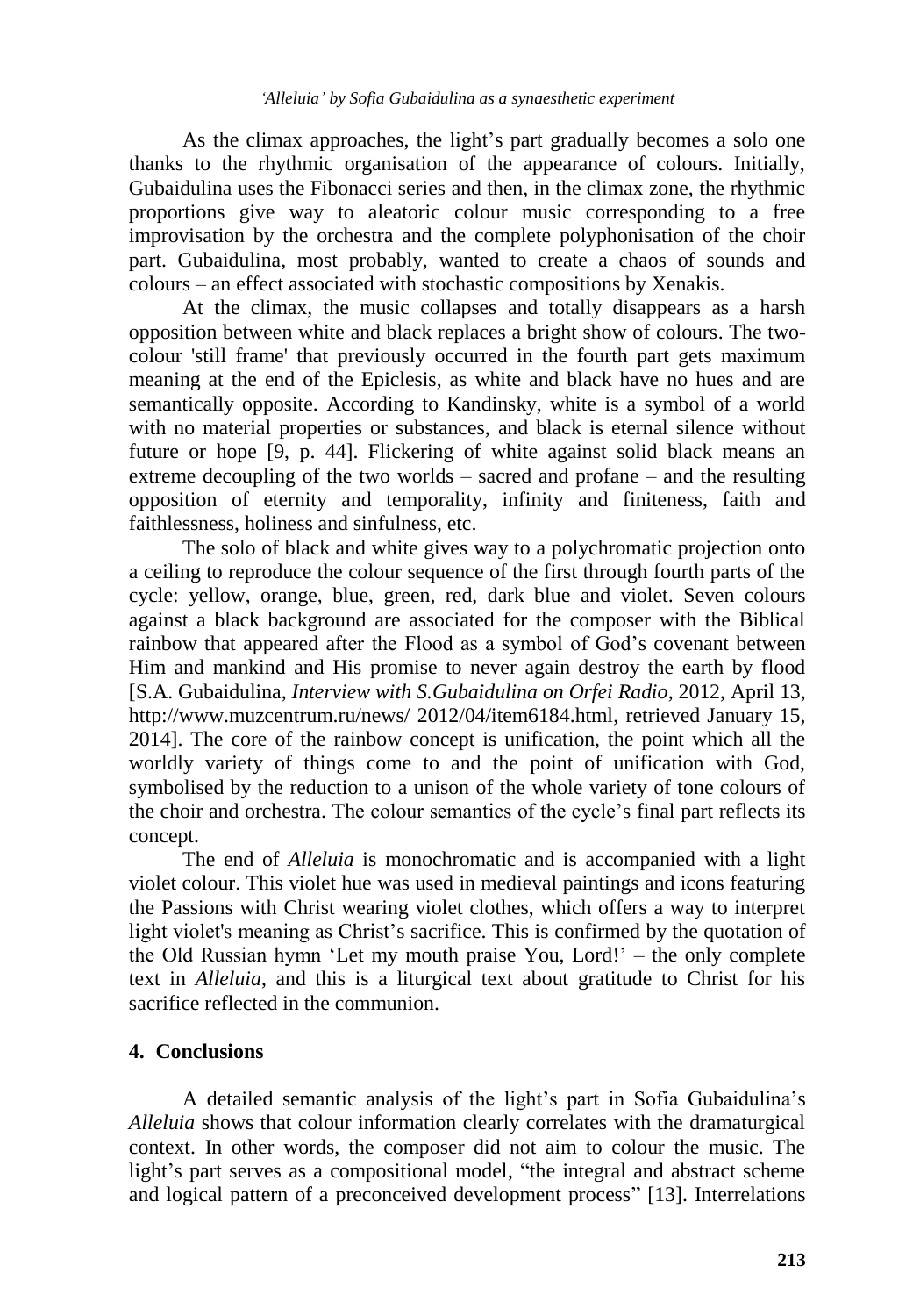between light and sound cannot be considered based on the top or second priority of one or the other. They are formed deeply within Eschatological myths that include the Eucharist. The archetypal plot of resurrection through death is self-standing in both the musical form and the light's part, which probably explains the fact that the musical material often does not correspond directly to the light dramaturgy, for instance, in the first, third and sixth parts. The strongest indication is the central episode featuring opposition between black and white, followed by a rainbow of colours, which was conceived by Gubaidulina to take place in complete silence. It can thus be assumed that Gubaidulina used an array of visual associations as the best way to influence the audience.

The colour symbolism of the light's part seamlessly fits into its sacred concept, 'from grieving to glorifying'. The light's part embodies the main concept of art as felt by the composer: identification and elimination of the tragic. "The elimination of the tragic is very painful. Pain suddenly becomes part of the conscious, turns clearer and acquires a structure. And only then comes the catharsis", says Gubaidulina, "You have to go through the transformation from one state to another, walking on Earth and ascending to Heaven, from a horizontal, earthly state with its collisions and tragedies to an essentially vertical one." [O.S. Dusaev, *Sofia Gubaidulina confessed at the end of our talk…*, The New Times. #4, 2007, March 5, http://newtimes.ru/articles/detail/13463, retrieved January 18, 2014] The best means to express this concept in *Alleluia* was the synthesis of sound and visual means in which music and light merged in one space to facilitate perceptual unity.

However, the practical implementation of such a large-scale and multidimensional composition as Gubaidulina's *Alleluia* was technically difficult. That is probably the reason why Gubaidulina has never been satisfied with any of the light's part performances. The main technical obstacle was the composer's desire to play the light's part not on a screen or monitor but by colouring the space of the auditorium, which is only possible by lightening the air. Moreover, Gubaidulina planned to project the rainbow, having a special meaning and appearing at the climax, onto the dome of a church or other building.

Particularly challenging in this colour and music experiment is the temporal dynamics of the light's intensity. Gubaidulina interprets the light"s part as a living element of the musical texture, with light equipment to be governed by the conductor's baton and placed in the orchestra. However, the composer's concern that listeners can be distracted from the music by colour combinations lead to the need to project light to the visual field periphery: the glowing and gleaming floor, walls and ceiling should be noticed out of the corner of the eye not to produce the opposite effect and thus ruin Gubaidulina"s concept of the composition. Such a "super-objective" can only be achieved by adapting or, to be more exact, modernising a concert hall using light-reflecting or light-emitting liquid crystal panels with laser projectors behind them – ideally, in a specially designed concert hall, such as the Polytope de Montreal in the French Pavillion, a media installation by Iannis Xenakis, but possibly also in a relatively low seating capacity hall that would accommodate the audience and performers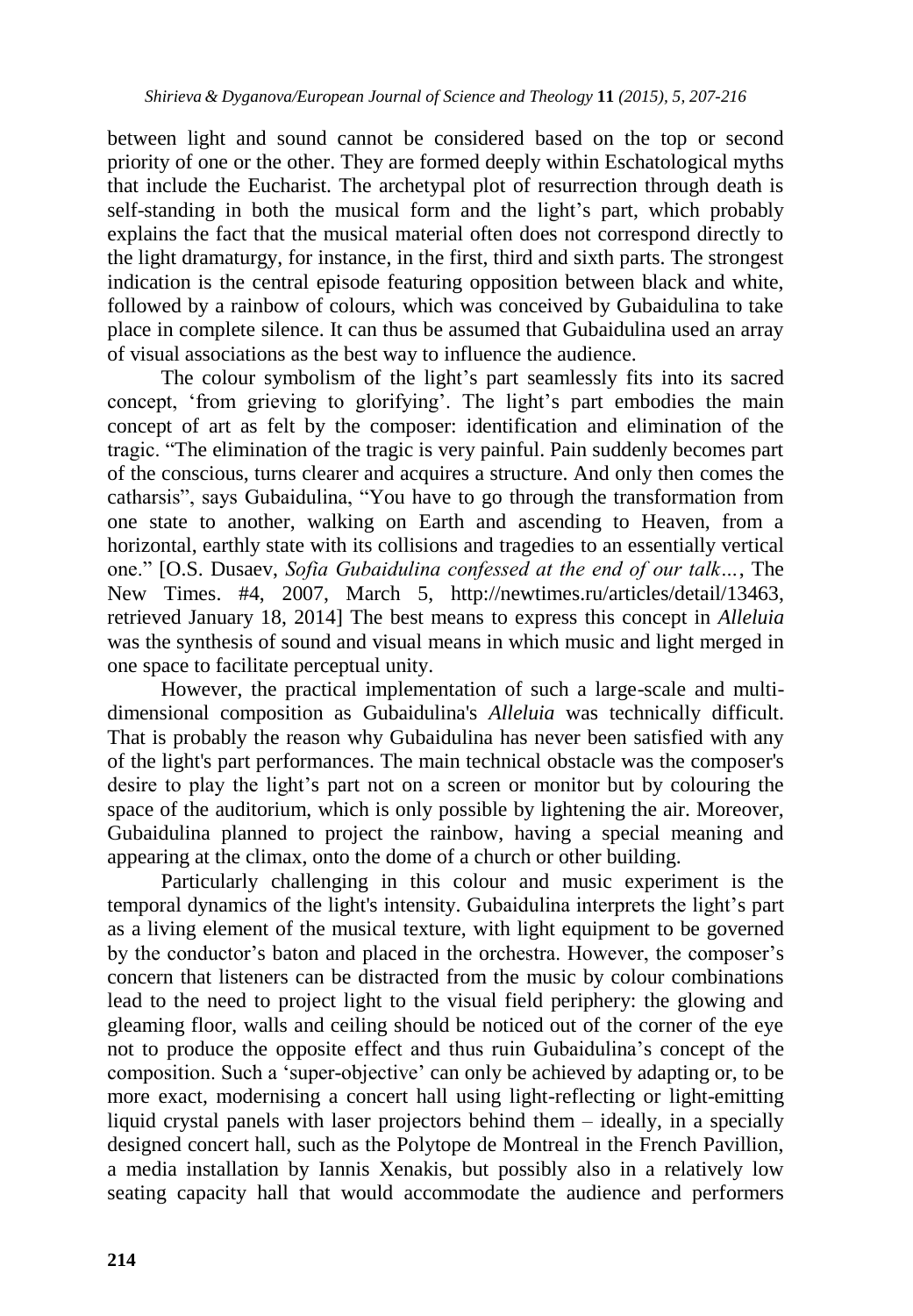under a high domed shell made of white semi-transparent plastic, with light equipment being placed outside it or, if needed, in the centre of the hall.

Thus, the full-fledged performance of *Alleluia* according to the composer"s idea, as a light-and-music drama, unambiguously requires a special, technically equipped hall. That is probably why all the performances of *Alleluia* in Russia and Europe, with the exception of the very first one, were staged without the light's part. Gubaidulina's conception seems to be several dozens of years ahead of current technical capabilities. However, *Alleluia* was a precursor of light-and-music shows that became popular in the  $21<sup>st</sup>$  century thanks to the appearance of various laser projectors that can not only project colour combinations but also complete images, and the composer clearly foresaw the influence that music has on the audience when combined with various light effects. Today, the interest in colour and music shows in on the rise – and not only because of technical developments in lighting technology but also thanks to the ever-growing synaesthesia and syncretism in modern art. This means that Gubaidulina"s ideas contained in *Alleluia* have yet to be implemented.

#### **Acknowledgement**

The work was performed according to the Russian Government Program of Competitive Growth of Kazan Federal University.

The authors would like to thank Professor of the Chair of Music Theory and Composition of the *Sobinov* Saratov State Conservatoire *Elena I. Vartanova* for generous consultations and the former member of the Prometheus Research Institute of the *Tupolev* Kazan Technical Research University *Maxim V. Tsvetkov* for his help in preparing material for this paper.

#### **References**

- [1] V.N. Kholopova *Sofia Gubaidulina*, Composer, Moscow, 2011, 400.
- [2] V.S. Tsenova *Numerical mysteries in Sofia Gubaidulina's music*, Research thesis, Moscow State Conservatoire, Moscow, 2000, 200.
- [3] M. Kurtz *Sofia Gubaidulina: a biography (Russian Music Studies)*, Indiana University Press, Bloomington, 2007, 360.
- [4] C.M. Askew *Sources of Inspiration in the Music of Sofia Gubaidulina: Compositional Aesthetics and Procedures*, Diploma Thesis, University of Huddersfield, Huddersfield, 2002.
- [5] J. Milne *The Rhythm of Form: Compositional Processes in the Music of Sofia Gubaidulina,* Doctoral Thesis, University of Washington, Seattle, USA, 2007.
- [6] Neary F. (2000) *Symbolic Structure in the Music of Sofia Gubaidulina*, Doctoral Thesis, Ohio State University, Сolumbus, 2000, online at http://web.ukonline.co.uk/fay.neary/gubaidulina/
- [7] I.L. Vanechkina and B.M. Galeev, *Synesthesia in Romanticism: Poetry and Music*, Proc. of The World of Romanticism International Scientific Conference (The  $10<sup>th</sup>$ Gulyaev"s Readings), Tver State University, Tver, 2002, 141–148.